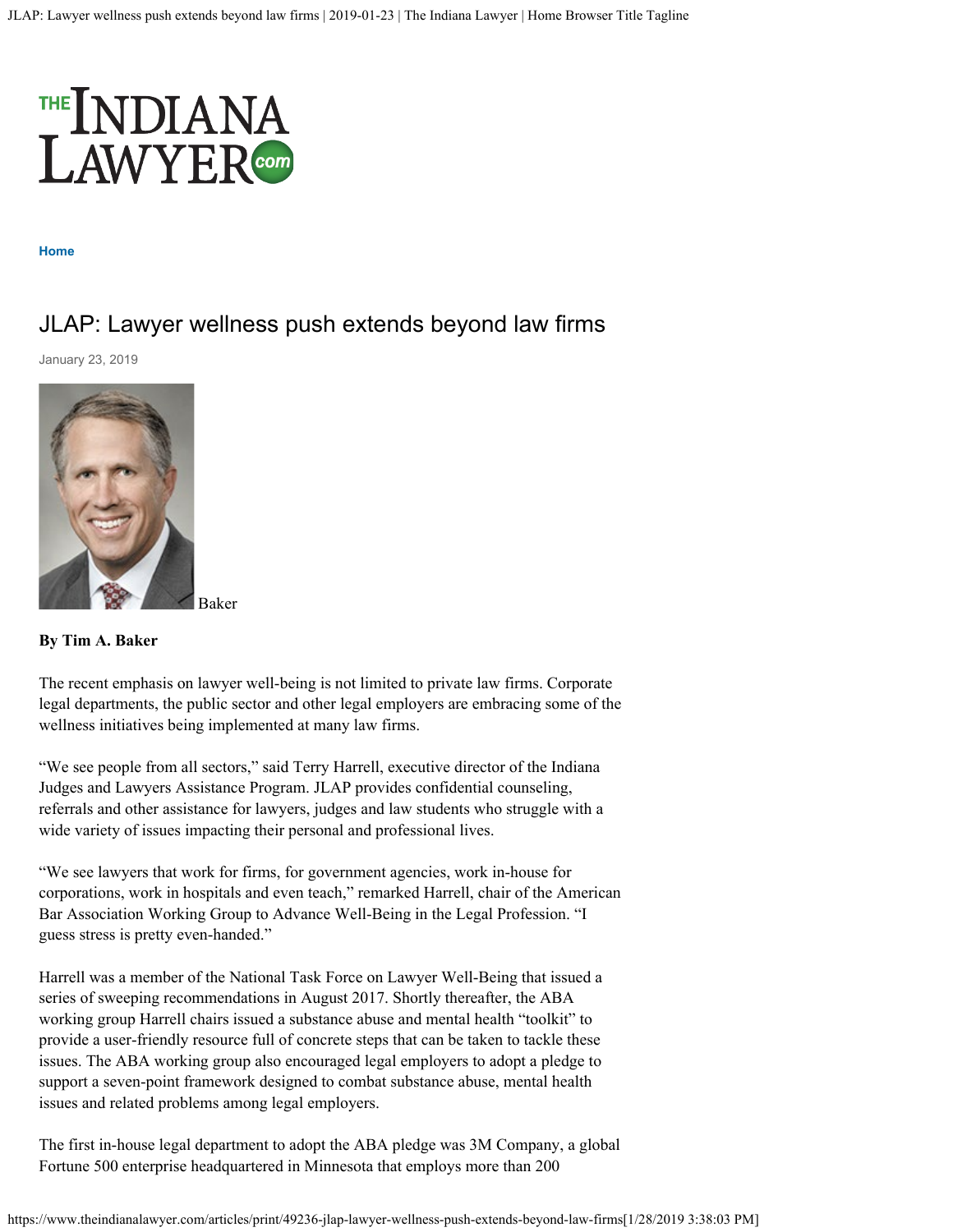JLAP: Lawyer wellness push extends beyond law firms | 2019-01-23 | The Indiana Lawyer | Home Browser Title Tagline

attorneys and a legal staff of about 500 people. "No one benefits from a burned-out lawyer or legal professional," said Maureen Harms, associate general counsel and managing counsel for 3M. Harms credited Ivan Fong, 3M's vice president of legal affairs and general counsel, for adopting the pledge and having a vision for including lawyer well-being in the corporate legal environment. Since the task force report came out, Fong "has taken to heart how the legal profession is taking care of itself, and is concerned that the demands of our clients, the scarcity of our resources and the complexity of our work affects the ability to provide the best services to our clients," Harms said.

3M's wellness program is multi-faceted. For example, in 2018, 3M conducted an "energy audit survey" to assess employees' mental, physical, spiritual and emotional energy levels. "We came back with some results that are surprising to us," Harms said. "We had more of a stress level than we expected." In response, 3M hired a psychologist to speak to the legal department about how to decrease stress levels. 3M also has incorporated mindfulness and meditation components into its training. And social events, including a bowling outing for new lawyers, de-emphasize alcohol.

3M isn't the only Fortune 500 company to adopt wellness initiatives into its workforce. Closer to home, Cummins, Inc., a global power leader headquartered in Columbus, Indiana, also has implemented steps to improve the well-being of its attorneys and all employees.

Though most Cummins attorneys work at its new downtown Indianapolis headquarters for global distribution, Cummins lawyers work all over the world in such places as Mexico, Brazil, China, India, Australia and the United Kingdom. "That's one of the things that makes our wellness initiative a challenge," said Natalie J. Stucky, Cummins' assistant general counsel — real estate and environmental.

Stucky and a colleague in Australia are leading a wellness initiative for the Cummins legal team. Last year, the focus was on stress management, which included a program presented by Harrell.

"The feedback was good," Stucky said. "Everybody recognizes we are all stressed out."

Cummins' global wellness program is founded on eight pillars of wellness that include mental wellness (positive thinking), physical wellness (nutrition and exercise) and community wellness (giving back to the community). Stucky said Cummins strives to offer monthly programs for employees that incorporate these eight pillars. These programs work well for Cummins' global business because, as Stucky explained, the programs can be tailored to emphasize what makes the most sense in a particular region. "The idea is to do what works for them," Stucky said.

The public sector of the legal world is also emphasizing wellness. The office of the Indiana Attorney General, which employs more than 140 attorneys, has implemented a number of wellness initiatives that match up well with the toolkit, said John Walls, director of human resources for the Attorney General's office.

Walls said his office offers a robust and expanding employee assistance program that, beginning this year, offers eight free face-to-face counseling sessions with a licensed therapist. "That's a very rich program compared to what might be available to most people out there," Walls said.

The AG's office also has embraced the concept of employee engagement, creating in